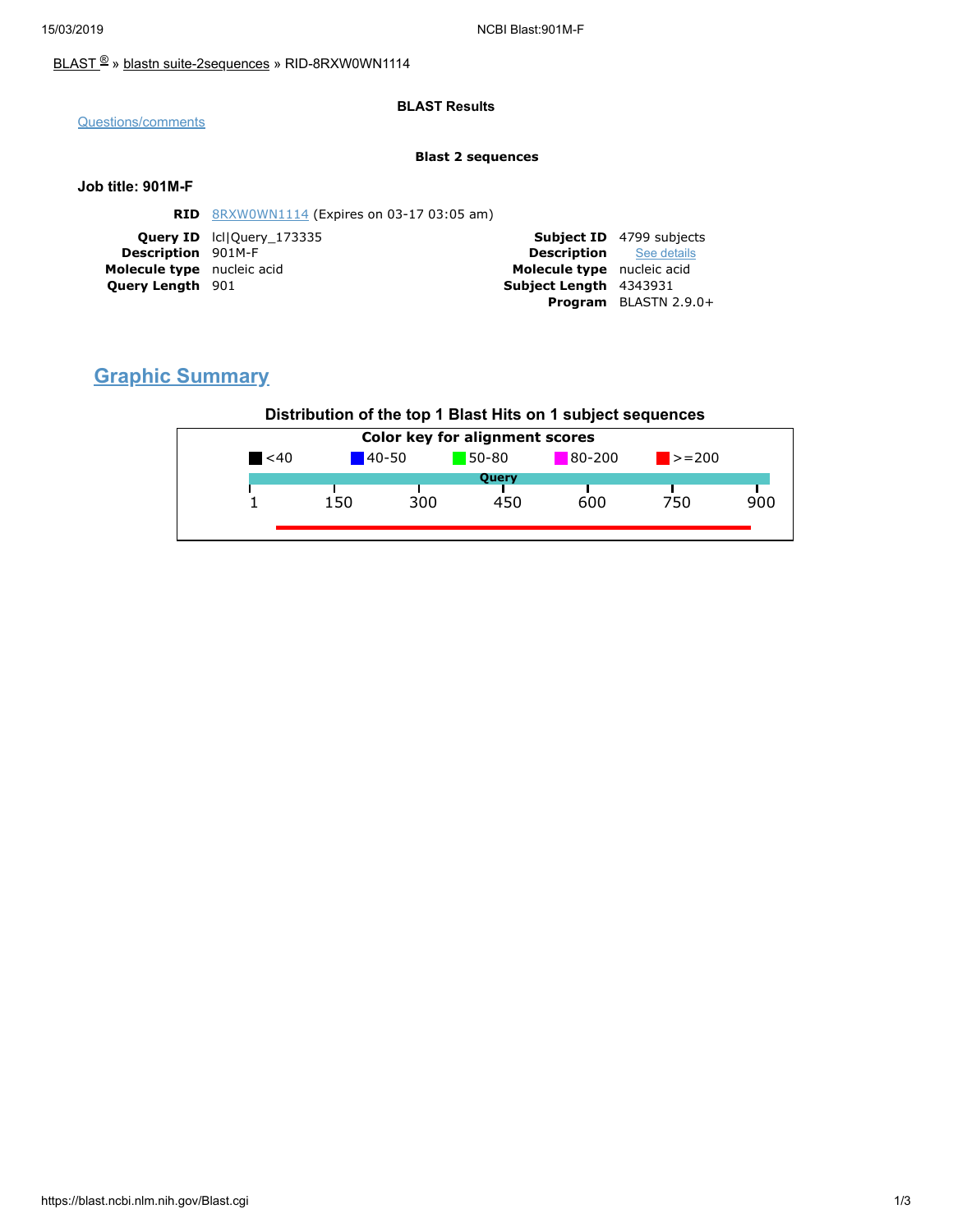# **Descriptions**

Sequences producing significant alignments:

| <b>Description</b>                     | Max<br>score | Total<br>score | Query<br>cover | value | Ident  | Accession    |
|----------------------------------------|--------------|----------------|----------------|-------|--------|--------------|
| MHIKLPCM_01514 hypothetical<br>protein | 1502         | 1502           | 92%            | 0.0   | 99.16% | Query_174850 |

# **Alignments**

MHIKLPCM\_01514 hypothetical protein

Sequence ID: Query\_174850 Length: 1218 Number of Matches: 1 Range 1: 125 to 955

| Score          |            | <b>Expect</b>                              | <b>Identities</b>                      | Gaps                                                     | <b>Strand</b>                                          | Frame      |
|----------------|------------|--------------------------------------------|----------------------------------------|----------------------------------------------------------|--------------------------------------------------------|------------|
| 1502 bits(813) |            | 0.0()                                      | 829/836(99%)                           | 5/836(0%)                                                | Plus/Plus                                              |            |
| Features:      |            |                                            |                                        |                                                          |                                                        |            |
| Query          | 49         |                                            | ϟϚϙϙϯϟϙ                                | Ģ<br>ĢÇ                                                  | CCGGGAACA                                              | 108        |
| Sbjct          | 125        |                                            |                                        | G                                                        | CGGGA                                                  | 184        |
| Query          | 109        | AAGTACTCTATWAAAATAAT                       |                                        | ATAGTGTCCTGGCACTATCACTCAT<br>                            |                                                        | 168        |
| Sbjct          | 185        |                                            |                                        | Ⴕ₳Ⴕ₳₲Ⴕ₲Ⴕ₺₺Ⴕ₲₿ႠႿ₠ႵႿႵ                                      |                                                        | 244        |
| Query          | 169        |                                            | GAAAAT<br>ĢĄ                           | ÇAG<br>aaagaa                                            | CAGT<br>`AATACGG                                       | 228        |
| Sbjct          | 245        |                                            | tatatcacctgatctgaaaatcagtt             |                                                          |                                                        | 304        |
| Query          | 229        | AAAGGA<br>GG                               | Ģ<br>┼┙┼┯┖┖╂╁┥┥                        | TTATACCTGCATTATTA<br>             <br>   ATACCTGCATTATTA | AAAAGATGAAGAT                                          | 288        |
| Sbjct          | 305        |                                            |                                        |                                                          | AGATGAAGAT                                             | 364        |
| Query          | 289        | AAAGCA1<br>GGT                             |                                        | АĢ<br>ACCGGAC                                            |                                                        | 348        |
| Sbjct          | 365        |                                            |                                        | TAGTTACCGGACTTGGCTTACGTT                                 |                                                        | 424        |
| Query          | 349        | TTGAACTTAT                                 | <b>ATAT</b>                            | TCAGGATTATAATAAAGGAATAATGCCATT                           | TCCACCTATG                                             | 408        |
| Sbjct          | 425        |                                            | tatat                                  |                                                          | ctAtĠ                                                  | 484        |
| Query          | 409        | AACACCGTAG                                 | ĢĢ<br>Ģ                                |                                                          | ĢĢÇ                                                    | 468        |
| Sbjct          | 485        |                                            | GGTGTT                                 |                                                          |                                                        | 544        |
| Query          | 469        | CAAGAAAACC                                 | <u>ΑΤΑΑΑΑΤΑ</u> GCA                    | ÇĢ                                                       | ĢÇAG                                                   | 528        |
| Sbjct          | 545        |                                            |                                        |                                                          |                                                        | 604        |
| Query          | 529        | AGGAACGC                                   | န<br>၂<br>tĠtċ                         | TCGTGGTGCATGGCTGGCAGTATT<br>TCGTGGTGCATGGCTGGCAGTATT     | `A6T<br>  <br>ĢĄÇ                                      | 588        |
| Sbjct          | 605        |                                            |                                        |                                                          |                                                        | 664        |
| Query          | 589        | ĢĢ                                         | ҪӒҀҬҀҀӐӐӐ<br>ÇĢT<br>.<br>CGTCAGTGGAAAT | ĢAT<br>TGACTT                                            | CATCGT                                                 | 648<br>724 |
| Sbjct          | 665<br>649 |                                            |                                        | GC<br>TACCTATAAAGGTGATCATGCTGGTAAAGACAGGCT               | TATT<br>TATA                                           | 708        |
| Query<br>Sbjct | 725        | CCGCAGTGGGTGTAT<br><i>cc</i> ccactccctctat |                                        |                                                          | .ctAtAAAddtdAtcAtdctdGtAAAddcAddcttAtttAtA             | 784        |
| Query          | 709        | CAACAGACCGACAG<br>AAC                      |                                        |                                                          |                                                        | 768        |
| Sbjct          | 785        |                                            |                                        | ·ϙϙϯϙϲ                                                   | CAAGGTACGGCGTGCA<br>              <br>CAAGGTACGGCGTGGA | 844        |
| Query          | 769        | GGAAAA                                     | AAGGGAT                                | ΆϚϘϾϘϘϘϘϘϘ<br>ΆI<br>GGC 1                                | GÇA                                                    | 828        |
| Sbjct          | 845        |                                            |                                        |                                                          |                                                        | 903        |
| Query          | 829        | AAGCG                                      | aga<br>Ģ<br>Ģ<br>Ģ                     | CATGGAAAAGC                                              | 884<br>CAGGGCAATCCA                                    |            |
| Sbjct          | 904        |                                            | AGCGTGTTGTAGATTT                       | tccgtcAtggAA                                             | -††cagg-caa†cca<br>955                                 |            |